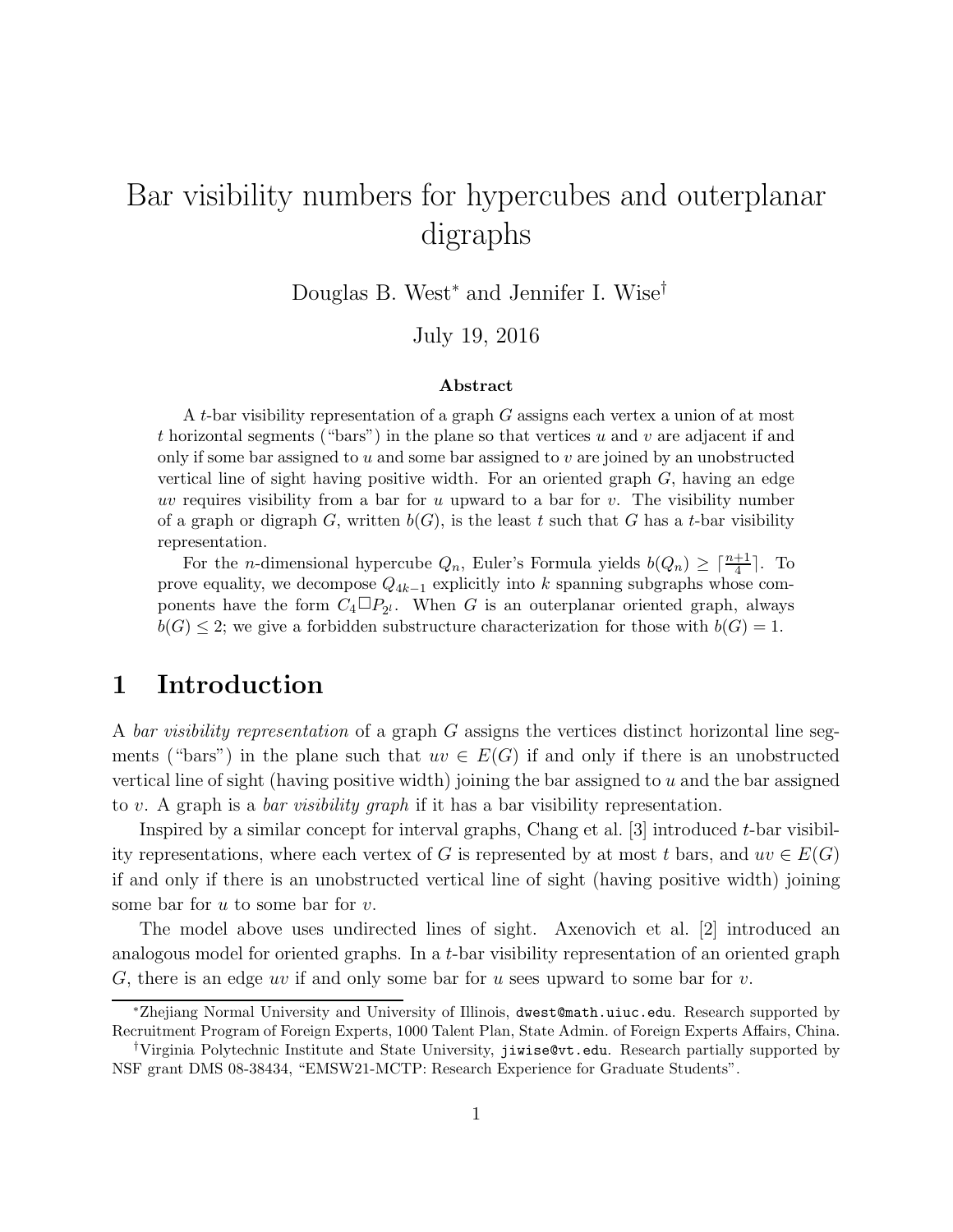In both models, the *bar visibility number*  $b(G)$  is the least t such that G has a t-bar visibility representation. Requiring positive width for lines of sight is important. It permits us to use closed bars so that bars with endpoints having a common  $x$ -coordinate cannot see each other but can block vertical visibility between them.

Early work used the name "visibility representation" for a slightly different model using zero-width lines of sight [1, 6, 7, 9]. The model we study here was introduced by Melnikov [8] under the name  $\epsilon$ -visibility graphs, but it is now commonly called bar visibility representation. Wismath [10] and Tamassia and Tollis [9] independently gave a simple characterization of bar visibility graphs under this requirement. Hutchinson [4] later gave a simpler proof.

**Theorem 1.1.** [4, 9, 10] A graph G is a bar visibility graph if and only if G has an embedding in the plane in which all cut-vertices lie on a single face.

Let  $Q_n$  be the *n*-dimensional hypercube, defined by  $V(Q_n) = \{0,1\}^n$  and  $xy \in E(Q_n)$  if and only if x and y differ in exactly one coordinate. Given a t-bar representation of  $Q_n$  with minimum t, let  $\hat{Q}_n$  be the planar graph formed by letting the bars be vertices and the lines of sight corresponding to  $E(Q_n)$  be edges. Note that  $\hat{Q}_n$  is triangle-free, since any triangle in  $\hat{Q}_n$  would yield a triangle in  $Q_n$ . For a triangle-free planar graph G, Euler's Formula yields  $|E(G)| \leq 2|V(G)| - 4$ . Note also that  $t \geq |V(\hat{Q}_n)|/2^n$ . Thus

$$
b(Q_n) = t \ge \left\lceil \frac{|E(\hat{Q}_n)| + 4}{2 \cdot 2^n} \right\rceil = \left\lceil \frac{n \cdot 2^{n-1} + 4}{2 \cdot 2^n} \right\rceil = \left\lceil \frac{n+1}{4} \right\rceil.
$$

Axenovich et al. [2] asked whether this trivial lower bound suffices, yielding  $b(Q_n)$  =  $\lceil \frac{n+1}{4} \rceil$  $\frac{+1}{4}$ . Kleinert [5] decomposed  $Q_n$  into  $\lceil \frac{n+1}{4} \rceil$ .  $\frac{+1}{4}$  planar graphs. In light of Theorem 1.1, proving that his graphs are 2-connected answers the question in the affirmative.

**Theorem 1.2.**  $b(Q_n) = \left\lceil \frac{n+1}{4} \right\rceil$  $\frac{+1}{4}$  for  $n \in \mathbb{N}$ .

In Section 2 we obtain an explicit such decomposition; the decomposition is of independent interest. Let  $C_n$  denote the *n*-vertex cycle and  $P_n$  denote the *n*-vertex path. The cartesian product  $G \square H$  of graphs G and H is the graph with vertex set  $V(G) \times V(H)$  in which two vertices are adjacent if in one coordinate they are equal and in the other they are adjacent. For the case  $n = 4k - 1$ , our decomposition consists of spanning subgraphs  $G_1, \ldots, G_k$  such that the components of  $G_i$  for  $1 \leq i < k$  are isomorphic to  $C_4 \Box P_{2^{i+1}}$ , and  $G_k \cong G_{k-1}.$ 

The product  $C_4 \Box P_{2^l}$  can be drawn using  $2^l$  concentric 4-cycles joined by matchings, as shown in Figure 1. The labels will be used later to explain how the component is assembled as a subgraph of  $Q_n$ . Clearly  $C_4 \Box P_{2^l}$  is planar and 2-connected. Our graphs are isomorphic to those used by Kleinert, but our presentation is more intuitive and somewhat simpler.

Note that  $b(D) \geq b(G)$  whenever D is an orientation of G. Our construction showing  $b(Q_n) = \lceil \frac{n+1}{4} \rceil$  $\frac{+1}{4}$  yields an orientation of  $Q_n$  where equality holds, answering another question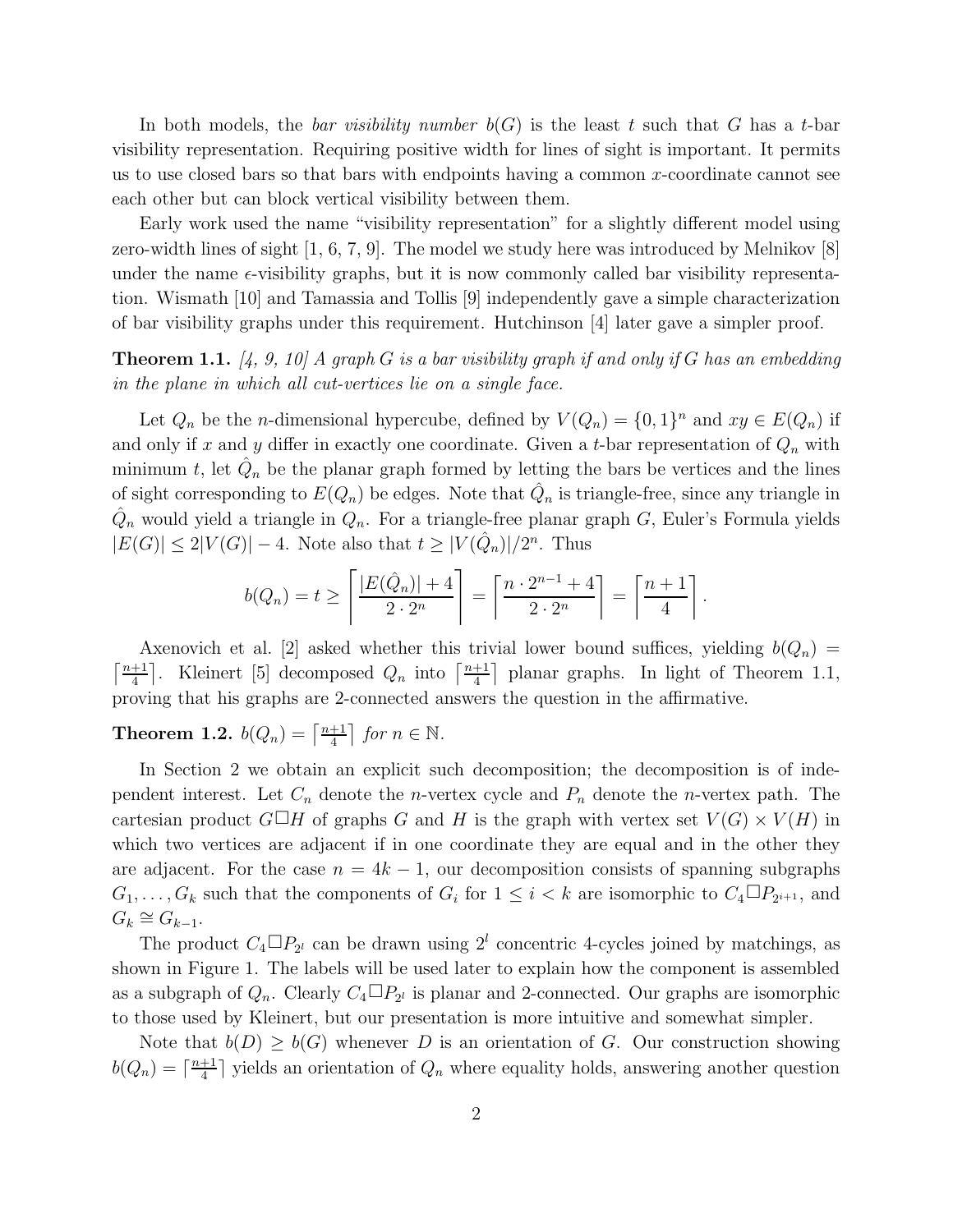of [2]. One can ask how large  $b(D)-b(Q_n)$  can be when D is an orientation of  $Q_n$ . Although  $b(Q_2) = b(Q_3) = 1$ , these graphs have orientations with bar visibility number 2.



Figure 1

Oriented graphs with bar visibility number 1 are *bar-visibility digraphs*. These have a characterization related to bar-visibility graphs that uses the following notions.

**Definition 1.3.** In a digraph, a vertex with indegree 0 or outdegree 0 is a *source* or a *sink*, respectively. A *consistent cycle* is an orientation of a cycle having no source or sink. Given a digraph  $G$ , the *auxiliary digraph*  $G'$  is formed by adding two vertices s and t, a directed edge sv for every source vertex v in  $G$ , a directed edge wt for every sink vertex w, and the directed edge st.

Shrinking bars to vertices converts a bar visibility representation of a digraph G into a planar embedding of G; hence every bar visibility digraph is planar. Thomassia and Tollis [9] and Wismath [11] characterized the planar digraphs that are bar visibility digraphs.

**Theorem 1.4.** [9, 11] A planar digraph G is a bar-visibility digraph if and only if G has no consistent cycle and its auxiliary digraph G′ is planar.

Axenovich et al. [2] proved  $b(G) \leq 2$  for every oriented outerplanar graph G. In Section 3, we give a forbidden substructure characterization for the oriented outerplanar graphs with  $b(G) = 1$ , based on Theorem 1.4. Theorem 1.4 also computes  $b(G)$  when G is an outerplanar digraph, via a check for acyclicity and a planarity test of the auxiliary digraph. In essense, our result analyzes how nonplanar subgraphs can arise in the auxiliary digraph of an outerplanar digraph.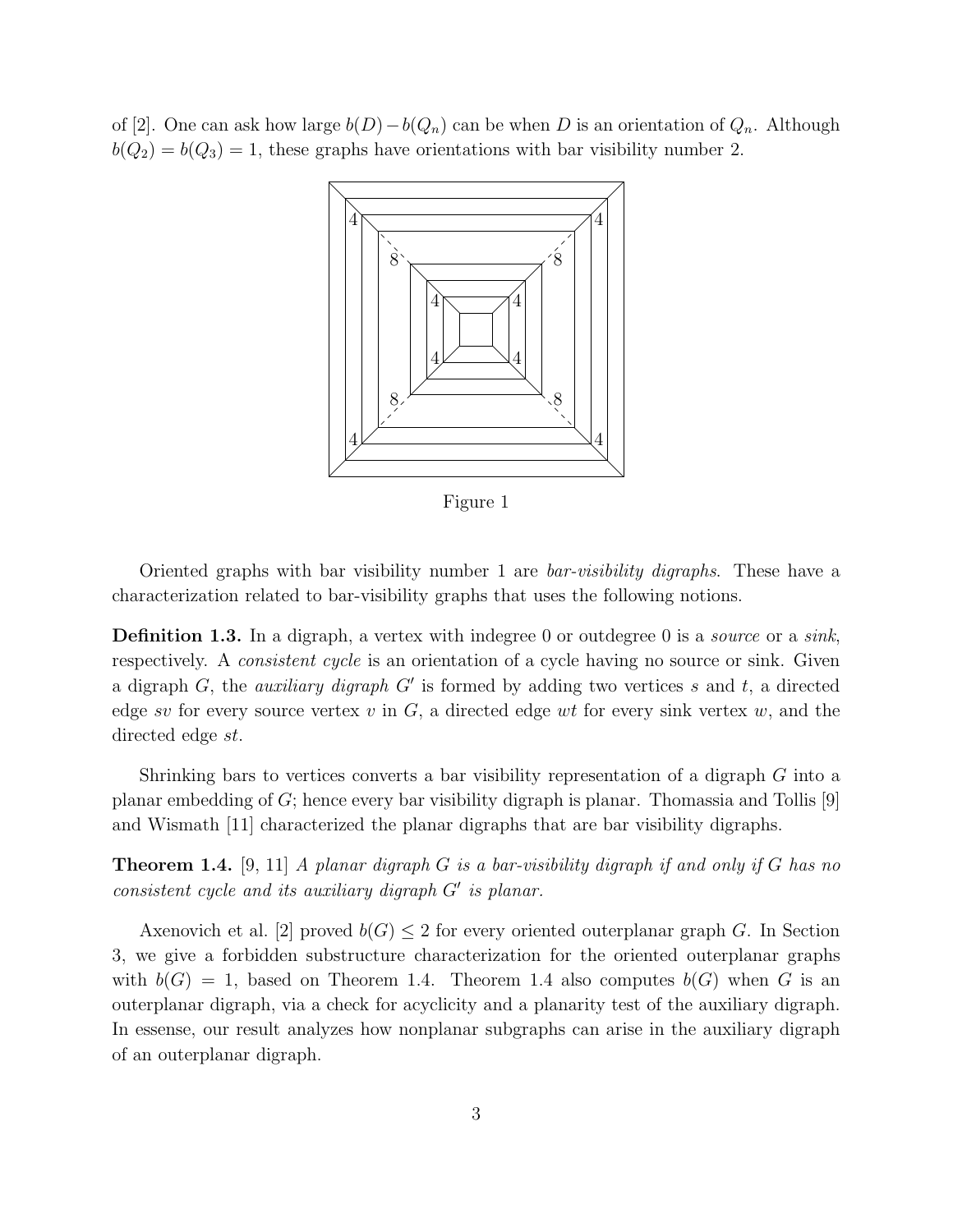#### 2 Decomposition of  $Q_n$

We first reduce the problem of computing  $b(Q_n)$  to that of decomposing  $Q_n$  when  $n \equiv$ 3 mod 4, where there is no slack in the counting argument using Euler's Formula.

**Lemma 2.1.** To prove Theorem 1.2, it suffices to decompose  $Q_{4k-1}$  into k planar subgraphs  $G_1, \ldots, G_k$  whose components are 2-connected, for  $k \in \mathbb{N}$ .

*Proof.* Let  $n = 4k - 1 + s$ , where  $1 \leq s \leq 3$ . Given such a decomposition of  $Q_{4k-1}$ , decompose  $Q_n$  into  $2^s$  copies of  $Q_{4k-1}$  and  $2^{4k-1}$  copies of  $Q_s$ . Construct a  $(k+1)$ -bar visibility representation of  $Q_{4k-1+s}$  by placing 2<sup>s</sup> copies of the representation of  $Q_{4k-1}$  in disjoint vertical strips and  $2^{4k-1}$  copies of the bar visibility representation of  $Q_s$  in other disjoint vertical strips. Since  $b(Q_s) = 1$  for  $s \in \{1, 2, 3\}$ , the extra bar allowed per vertex suffices for these representations.  $\Box$ 

Our decomposition of  $Q_{4k-1}$  is described by allocating edges to subgraphs, based on the coordinates where the endpoints of edges differ and the constant values in other coordinates.

**Definition 2.2.** An edge  $e \text{ } \in E(Q_{4k-1})$  is of type r if its endpoints differ in coordinate r. Let  $E_r$  be the set of edges of type r. The edges of type 4j for  $1 \le j \le k-1$  are special edges. For an edge e of type r and  $s \neq r$ , let  $e_s$  denote the common value that the endpoints of e have in coordinate s. For  $e \in E_r$  with  $r \leq 4k-4$ , let e' denote the edge in  $Q_{4k-5}$  obtained by deleting the last four coordinates of the endpoints of  $e$ ; the edge  $e'$  is the *truncation* of  $e$ , and  $e$  is an *extension* of  $e'$ .

We will decompose  $Q_{4k-1}$  into spanning subgraphs  $G_1, \ldots, G_k$ . Example 2.3 shows the allocation of edges to subgraphs for  $k \leq 5$ . We will prove several properties inductively.

For  $1 \leq i \leq k$ , the spanning subgraph  $G_i$  has  $2^n$  vertices in  $2^{4(k-1)-i}$  components, each isomorphic to  $C_4 \Box P_{2^{i+1}}$ ; also  $G_k \cong G_{k-1}$ . The subgraph  $G_i$  contains  $E_{4(k-i)+1} \cup E_{4(k-i)+2} \cup$  $E_{4(k-i)+3}$ . The resulting 3-dimensional subcubes are linked into larger components using special edges. For example, for  $k > 2$  the components of  $G_2$  are copies of  $C_4 \Box P_8$ . As shown in Figure 1 for  $k = 3$ , these arise by combining four copies of  $Q_3$  using eight edges of type  $4k - 8$  and four edges of type  $4k - 4$  (when  $k = 3$  these are types 4 and 8, respectively).

To discuss  $G_1, \ldots, G_k$  for  $Q_{4k-1}$ , let  $G'_1, \ldots, G'_{k-1}$  be the specified decomposition of  $Q_{4k-5}$ . The key idea, illustrated in Example 2.3, is that for  $i > 1$  the subgraph  $G_i$  for  $Q_{4k-1}$  is obtained from  $G'_{i-1}$ . Indeed,  $G_i$  begins with 16 copies of  $G'_{i-1}$ , extending its vertices by fixed choices in the four new coordinates. These copies will be linked in pairs using the new special type  $4k - 4$ . It thus follows inductively that edges of all types other than  $4k - 4$  are used exactly once in the decomposition. We will need to prove this also for type  $4k - 4$  and allocate its edges to combine components in pairs.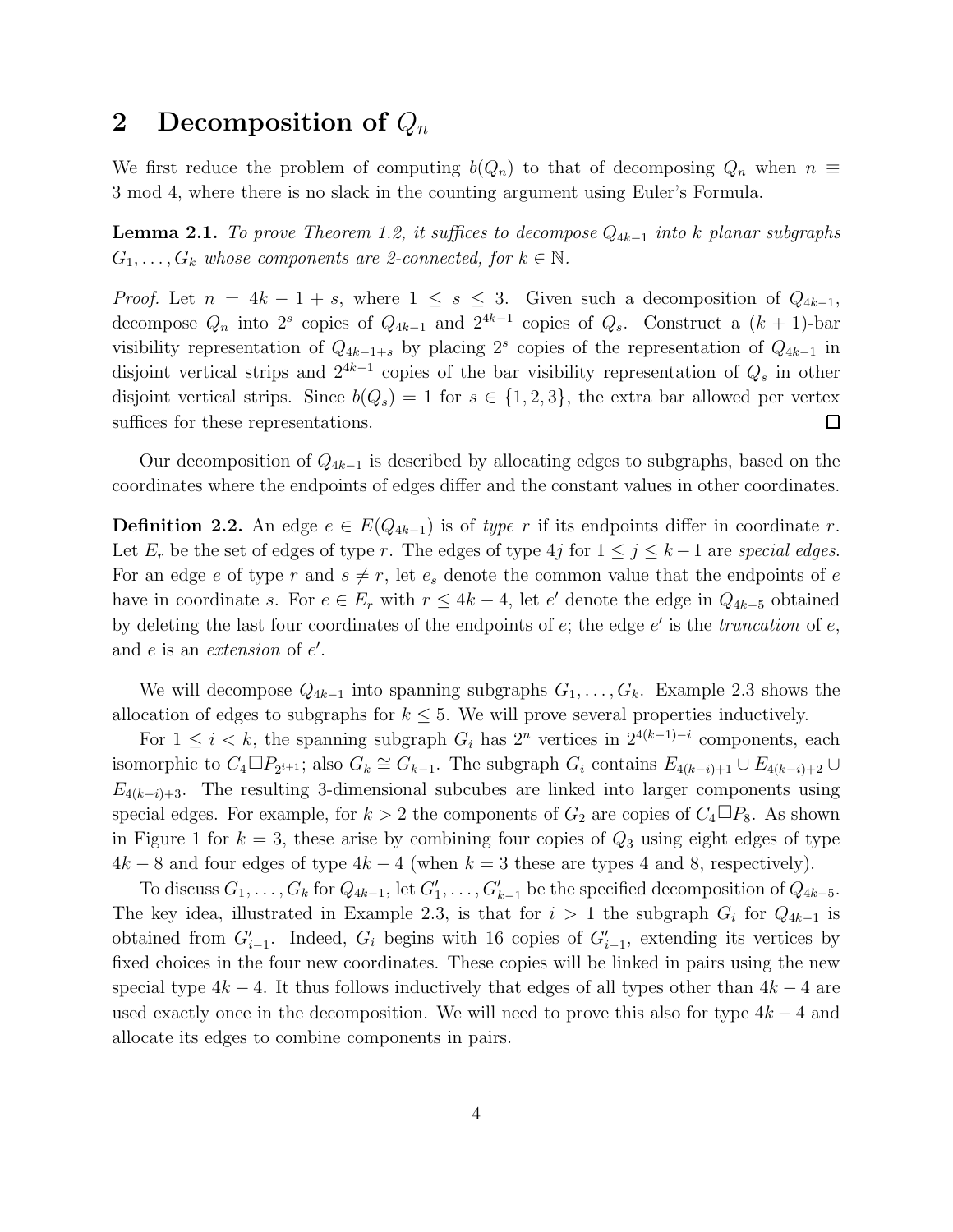| <b>Example 2.3.</b> Decompositions of $Q_3$ , $Q_7$ , $Q_{11}$ , $Q_{15}$ , and $Q_{19}$ : |  |  |  |  |  |  |  |
|--------------------------------------------------------------------------------------------|--|--|--|--|--|--|--|
|--------------------------------------------------------------------------------------------|--|--|--|--|--|--|--|

| $k=1$            |                    | $k=2$ |                 | $e \in E_4$    |   | $k=3$ |                                           | $e \in E_4$    | $e \in E_8$                      |
|------------------|--------------------|-------|-----------------|----------------|---|-------|-------------------------------------------|----------------|----------------------------------|
| $\overline{G_1}$ | $\scriptstyle E_1$ | $G_1$ | $E_5$           | $e_1 = e_5$    |   | $G_1$ | $E_{9}$                                   |                | $e_4 = e_9$                      |
|                  | E <sub>2</sub>     |       | $E_6$           |                |   |       | $\mathcal{E}_{10}$                        |                |                                  |
|                  | $E_3$              |       | $E_7$           |                |   |       | $E_{11}$                                  |                |                                  |
|                  |                    | $G_2$ | $E_1$           | $e_1 \neq e_5$ | ↘ | $G_2$ |                                           | $e_1 = e_5$    |                                  |
|                  |                    |       | $\mathcal{E}_2$ |                |   |       | $\begin{array}{c} E_5 \\ E_6 \end{array}$ |                | $e_1 \neq e_5$<br>$e_4 \neq e_9$ |
|                  |                    |       | $E_3$           |                |   |       | E <sub>7</sub>                            |                |                                  |
|                  |                    |       |                 |                |   | $G_3$ | $\overline{E_1}$<br>$E_2$<br>$E_3$        | $e_1 \neq e_5$ |                                  |
|                  |                    |       |                 |                |   |       |                                           |                | $e_1 = e_5$<br>$e_4 \neq e_9$    |
|                  |                    |       |                 |                |   |       |                                           |                |                                  |

| $k=4$ |                | $e \in E_4$ | $e \in E_8$                | $e \in E_{12}$                                                                                             | $k=5$  |                   | $e \in E_4$ | $e \in E_8$ | $e \in E_{12}$                         | $E_{16}$                                                                                                                                                                                            |
|-------|----------------|-------------|----------------------------|------------------------------------------------------------------------------------------------------------|--------|-------------------|-------------|-------------|----------------------------------------|-----------------------------------------------------------------------------------------------------------------------------------------------------------------------------------------------------|
| $G_1$ | $E_{13}$       |             |                            | $e_8 = e_{13}$                                                                                             | $G_1$  | $E_{17}$          |             |             |                                        | $e_{12}=e_{17}$                                                                                                                                                                                     |
|       | $E_{14}$       |             |                            |                                                                                                            |        | $E_{18}$          |             |             |                                        |                                                                                                                                                                                                     |
|       | $E_{15}$       |             |                            |                                                                                                            |        | $E_{19}$          |             |             |                                        |                                                                                                                                                                                                     |
| $G_2$ | $E_9$          |             | $e_4 = e_9$                | $e_4 \neq e_9$ $\searrow$                                                                                  | $-G_2$ | $E_{13}$          |             |             |                                        | $e_8 = e_{13}$ $e_8 \neq e_{13}$                                                                                                                                                                    |
|       | $E_{10}$       |             |                            | $e_8\neq e_{13}$                                                                                           |        | $E_{14}$          |             |             |                                        | $e_{12} \neq e_{17}$                                                                                                                                                                                |
|       | $E_{11}$       |             |                            |                                                                                                            |        | $E_{15}$          |             |             |                                        |                                                                                                                                                                                                     |
| $G_3$ | $E_5$          | $e_1 = e_5$ | $e_1 \neq e_5$             | $e_1 \neq e_5$                                                                                             | $G_3$  | $E_9$             |             | $e_4 = e_9$ | $e_4 \neq e_9$                         | $e_4 \neq e_9$                                                                                                                                                                                      |
|       | $E_{\rm 6}$    |             | $e_4 \neq e_9$ $e_4 = e_9$ |                                                                                                            |        | $E_{10}$          |             |             | $e_8 \neq e_{13}$                      | $e_8 = e_{13}$                                                                                                                                                                                      |
|       | $E_7$          |             |                            | $e_8\neq e_{13}$                                                                                           |        | $E_{11}$          |             |             |                                        | $e_{12} \neq e_{17}$                                                                                                                                                                                |
| $G_4$ | $E_1$          |             |                            | $e_1 \neq e_5$ $e_1 = e_5$ $e_1 = e_5$ $\overline{G_4}$<br>$e_4 \neq e_9$ $e_4 = e_9$<br>$e_8 \neq e_{13}$ |        | $E_5$             | $e_1=e_5$   |             | $e_1 \neq e_5$ $e_1 \neq e_5$          | $e_1 \neq e_5$                                                                                                                                                                                      |
|       | $E_2$<br>$E_3$ |             |                            |                                                                                                            |        | $\frac{E_6}{E_7}$ |             |             | $e_4 \neq e_9$ $e_4 = e_9$ $e_4 = e_9$ |                                                                                                                                                                                                     |
|       |                |             |                            |                                                                                                            |        |                   |             |             | $e_8 \neq e_{13}$                      | $e_8 = e_{13}$                                                                                                                                                                                      |
|       |                |             |                            |                                                                                                            |        |                   |             |             |                                        | $e_{12} \neq e_{17}$                                                                                                                                                                                |
|       |                |             |                            |                                                                                                            | $-G_5$ | $E_1$             |             |             |                                        |                                                                                                                                                                                                     |
|       |                |             |                            |                                                                                                            |        | $E_2$<br>$E_3$    |             |             |                                        |                                                                                                                                                                                                     |
|       |                |             |                            |                                                                                                            |        |                   |             |             |                                        |                                                                                                                                                                                                     |
|       |                |             |                            |                                                                                                            |        |                   |             |             |                                        | $\begin{array}{c c c c c c} \hline e_1 \neq e_5 & e_1=e_5 & e_1=e_5 & e_1=e_5 \\ e_4 \neq e_9 & e_4=e_9 & e_4=e_9 & \\ e_8 \neq e_{13} & e_8=e_{13} & \\ e_{12} \neq e_{17} & & \hline \end{array}$ |
|       |                |             |                            |                                                                                                            |        |                   |             |             |                                        |                                                                                                                                                                                                     |

The constraints used to allocate  $E_{4k-4}$  to subgraphs will ensure the desired properties. Before allocating type  $4k-4$  edges,  $G_1$  consists of  $2^{4k-4}$  copies of  $Q_3$ , which is  $C_4 \Box P_{2^1}$ . To combine into copies of  $C_4 \Box P_{2^2}$ , we need to use four edges  $2^{4k-5}$  times, for a total of  $2^{4k-3}$ edges. Since there are  $2^{4k-2}$  edges of each type, we use half the edges of  $E_{4k-4}$ , which is accomplished by imposing one constraint on the coordinates.

With each increase in  $i$ , the size of the components doubles, and the number of components halves. Hence the number of special edges needed also halves. To obtain the desired number of edges of  $E_{4k-4}$ , we add one constraint at each step, and the constraints are satisfied by half of the remaining edges. The last step has the same number of constraints as the step before it, using the remaining edges of  $E_{4k-4}$ . Hence we allocate each edge of  $E_{4k-4}$ once, but we still must show that this produces the claimed subgraphs.

The inductive specification facilitates proof.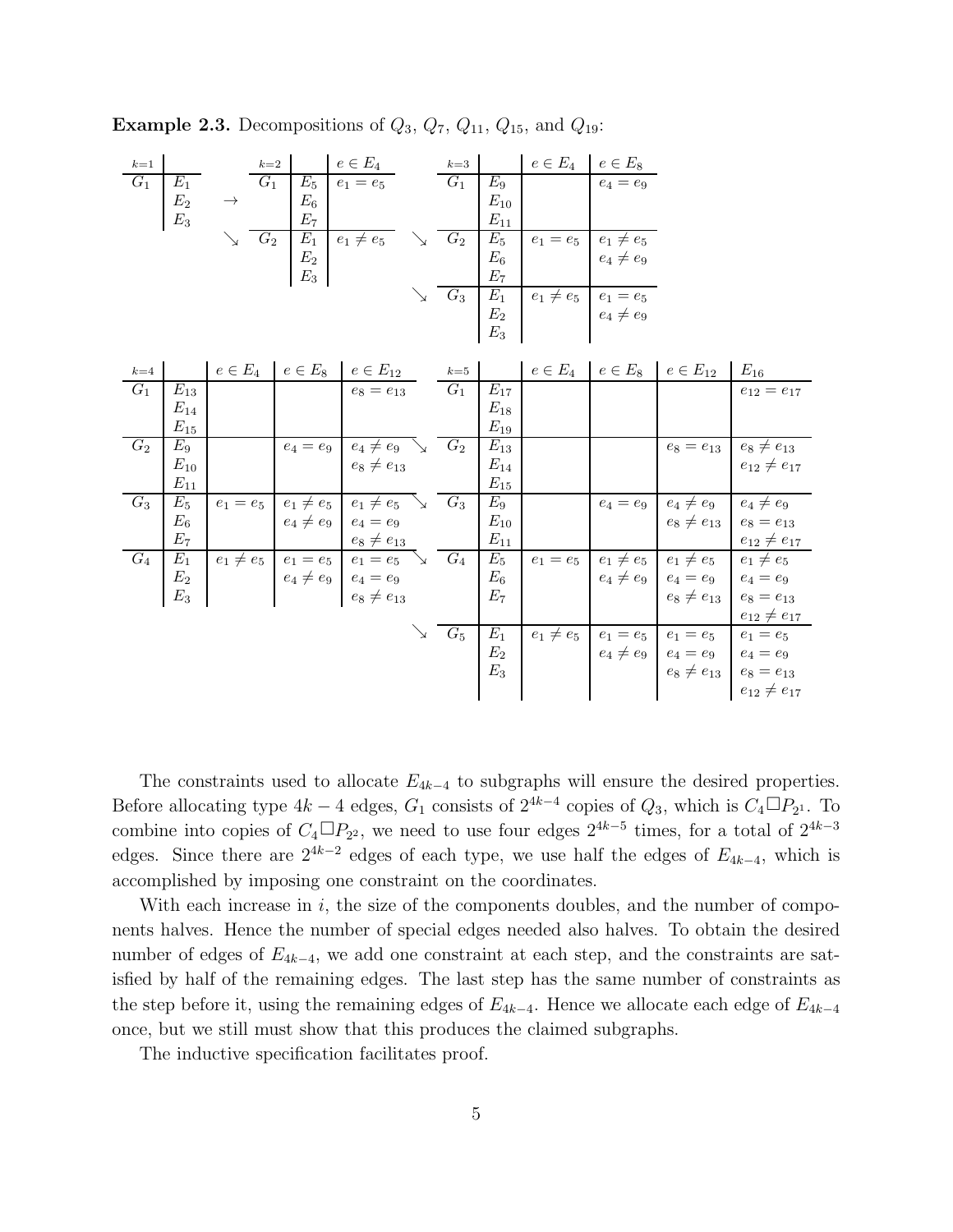**Construction 2.4.** Decomposition of  $Q_{4k-1}$  We define spanning subgraphs  $G_1, \ldots, G_k$  by specifying the edge sets, letting  $F_i = E(G_i)$ . For  $k = 1$ , let  $F_1 = E_1 \cup E_2 \cup E_3 = E(Q_3)$ . For  $k > 1$ , let  $G'_1, \ldots, G'_{k-1}$  be the decomposition of  $Q_{4k-5}$ , with  $F'_i = E(G'_i)$ .

- 1. For  $e \in E_r$  with  $r < 4k-4$ , put  $e \in F_i$  if  $e' \in F'_{i-1}$ . Also put  $E_{4k-1} \cup E_{4k-2} \cup E_{4k-3} \in F_1$ .
- 2. For  $k = 2$  and  $e \in E_4$ , put  $e$  in  $F_1$  if  $e_1 = e_5$ , in  $F_2$  if  $e_1 \neq e_5$ .
- 3. For  $k > 2$  and  $e \in E_{4k-4}$  with  $e_{4k-8} = e_{4k-3}$ , put  $e \in F_1$ .
- 4. For  $k > 2$  and  $e \in E_{4k-4}$  with  $e_{4k-8} \neq e_{4k-3}$ ,
- (a) If  $e_{4j-4} = e_{4j+1}$  for  $i' < j \leq k-2$  and  $e_{4i'-4} \neq e_{4i'+1}$ , then put  $e \in F_{k-i'}$  (here  $i' \geq 2$ ).
- (b) If  $e_{4j-4} = e_{4j+1}$  for  $2 \le j \le k-2$ , then put  $e \in F_{k-|e_1-e_5|}$ .

**Theorem 2.5.** Construction 2.4 decomposes  $Q_{4k-1}$  into spanning subgraphs  $G_1, \ldots, G_k$  such that each component of  $G_i$  is isomorphic to  $C_4 \Box P_{2^{i+1}}$  for  $i < k$  and to  $C_4 \Box P_{2^k}$  for  $i = k$ .

*Proof.* The proof is by induction on k. We first check that  $G_1, \ldots, G_k$  is a decomposition. For  $k = 1, Q_3 = G_1$ . For  $k \geq 2$ , let  $G'_1, \ldots, G'_{k-1}$  be the specified decomposition of  $Q_{4k-5}$ . Rule (1) allocates all types other than  $E_{4k-4}$ , putting edges into  $G_i$  for  $1 \leq i \leq k$  forming a spanning subgraph whose components are isomorphic to  $Q_3$  for  $i = 1$  and to  $G'_{i-1}$  for  $i > 1$ .

To allocate  $E_{4k-4}$ , in Rules 3 and 4a of Construction 2.4 we impose i constraints on the edges to be used in  $F_i$  for  $i < k - 1$ . Furthermore, the constraints for edges put in  $F_i$  are not satisfied by those put in  $F_1, \ldots, F_{i-1}$ . In Rule 4b, we allocate all the remaining edges, half to  $F_{k-1}$  and half to  $F_k$ . Thus each edge of  $E_{4k-4}$  is allocated exactly once, and  $G_1, \ldots, G_k$  is a decomposition of  $Q_{4k-1}$ .

We must show that for  $1 \leq i < k$ , the edges of  $E_{4k-4}$  in  $G_i$  combine copies of  $C_4 \Box P_{2^i}$  into copies of  $C_4 \Box P_{2^{i+1}}$ , and that in  $G_k$  they combine copies of  $C_4 \Box P_{2^{k-1}}$  into copies of  $C_4 \Box P_{2^k}$ .

Let  $H_i = C_4 \Box P_{2^i}$ . The vertices in the two copies of  $H_i$  that will be linked by four edges of  $E_{4k-4}$  are obtained by adding four coordinates to extend the names of the vertices in  $H_i$ . These two extensions will differ only in coordinate  $4k-4$ , which is one of the four new coordinates. This allows us to link them using edges of  $E_{4k-4}$ .

In  $H_i$ , we call the four copies of  $P_{2^i}$  the *diagonals*. A copy of  $H_i$  can be embedded in the plane with a specified end of the diagonals on the unbounded face or on the central face. The two copies we want to link have extensions differing only in coordinate  $4k - 4$ . We embed them with one inside the other, so that the outer face of the inner copy has extensions of the same vertices whose extensions are on the inner face of the outer copy. Hence the vertices incident to the region bounded by the two embeddings are matched in  $Q_{4k-1}$  by edges of  $E_{4k-4}$ . Adding those edges creates copies of  $H_{i+1}$  in which the diagonals have twice as many vertices as in  $H_i$ , and the central edge of each diagonal is in  $E_{4k-4}$ .

It remains to show that the edges of type  $4k - 4$  we use to link these pairs are in fact the ones we have specified for  $G_i$ . Each pairing uses the following discussion. When each diagonal has exactly one edge of type  $r$ , the vertices on the outer face and those on the central face in an embedding of  $H_i$  have opposite values in coordinate r. If also the copy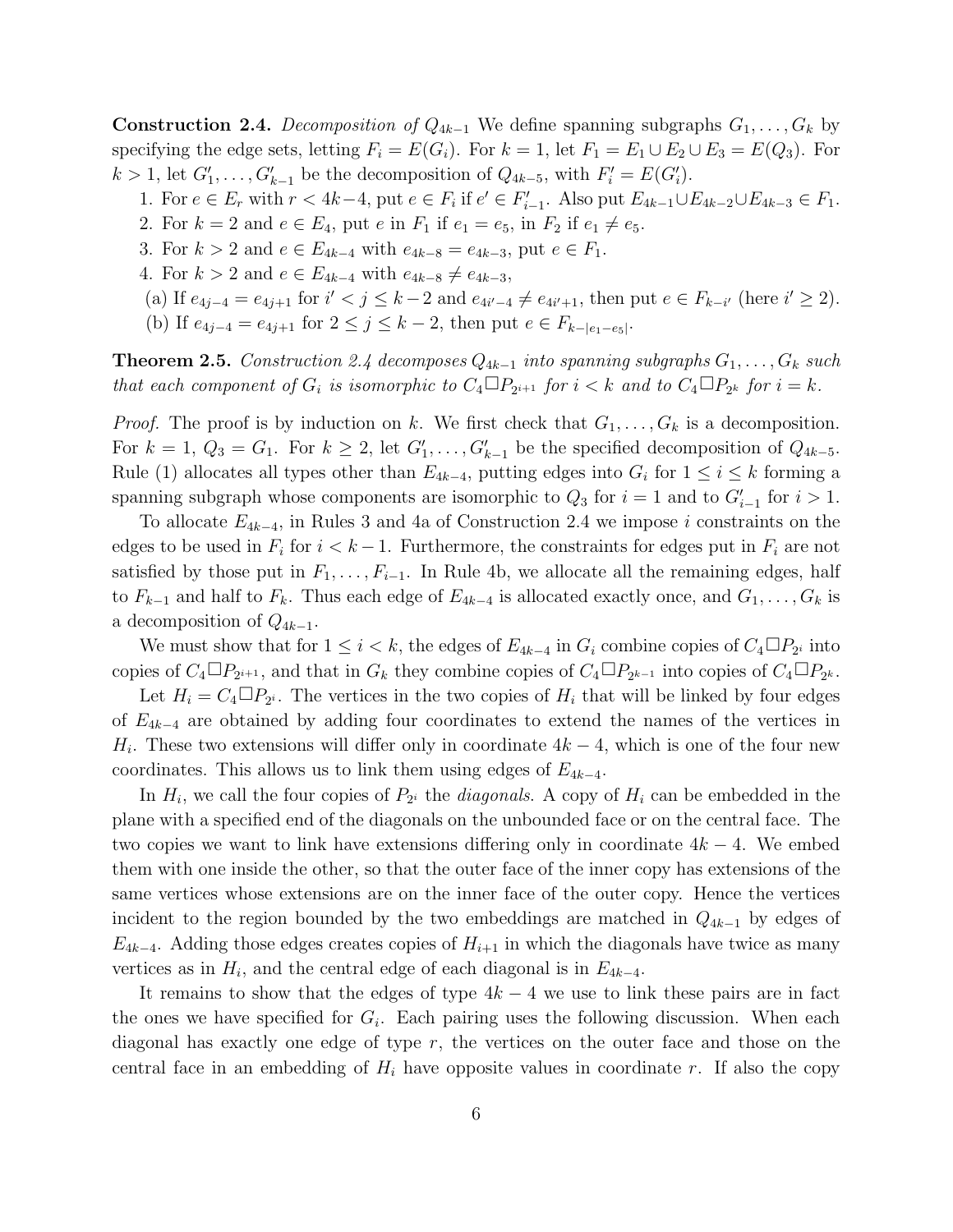of  $H_i$  has no edge of type s, then an embedding of  $H_i$  has coordinates r and s agreeing in the vertices of one extreme face and disagreeing in the vertices of the other extreme face. Furthermore, either property can be chosen for the outer face.

For  $k = 2$ , the components of the graph  $G'_1$  are copies of  $H_1$  (which is  $Q_3$ ) using types 1, 2, and 3. To form  $G_2$ , draw the copies of  $G'_1$  with type 1 edges on the diagonal. Because coordinate 5 is constant on the two copies and the diagonal edge in each is type 1, we may embed the inside and outside copies of  $H_1$  so that  $e_1 \neq e_5$  for the endpoints of each edge e of type 4 used to link the two copies across the region between them.

We also combine copies of  $Q_3$  to form  $G_1$  for  $k = 2$ . The copies of  $Q_3$  use edges of types 5, 6, and 7, with type 5 along the diagonal. We link two copies whose extensions differ only in coordinate 4. Since coordinate 1 is constant on the two copies of  $Q_3$  being linked and the diagonal edges are type 5, we may choose to embed the inside and outside copies of  $Q_3$  so that  $e_1 = e_5$  for the endpoints of each edge e of type 4 used to link the two copies. Hence we have the claimed allocation for  $k = 2$ , as specified by Rule 2.

For  $k \geq 3$ , we form  $G_1$  in almost the same manner as for  $k = 2$ . We take copies of  $Q_3$ using edges of types  $4k - 1$ ,  $4k - 2$ , and  $4k - 3$ , with type  $4k - 3$  on the diagonals. Since coordinate  $4k - 8$  is constant on the copies of  $Q_3$  being linked and the diagonal edges are type  $4k-3$ , we may embed the copies of  $Q_3$  so that coordinates  $4k-8$  and  $4k-3$  are equal at vertices on the outer face of the inner copy of  $Q_3$  and on the inner face of the outer copy of  $Q_3$  linked to it. Thus we link the copies by edges of  $E_{4k-4}$  satisfying  $e_{4k-8} = e_{4k-3}$ , as specified in Rule 3. (The case  $k = 2$  differs from this in using  $e_1$ , since  $1 \neq 4 \cdot 2 - 8$ .)

In forming  $G_1$  we have used every edge  $e \in E_{4k-4}$  such that  $e_{4k-8} = e_{4k-3}$ ; there are  $2^{4k-3}$  of them in  $2^{4k-5}$  components. To allocate the edges satisfying  $e_{4k-8} \neq e_{4k-3}$ , we want to agree with Rule 4. By the induction hypothesis, for  $2 \leq i \leq k$  the central edge of the diagonal in each component of  $G'_{i-1}$  has type  $4k-8$ . No other edges of  $G'_{i-1}$  have type  $4k-8$ , and coordinate  $4k-3$  is constant on the vertices in components being paired. Hence by the usual discussion we embed the paired components so that the outer vertices of the inner copy and the inner vertices of the outer copy are matched via edges in  $E_{4k-4}$  satisfying  $e_{4k-8} \neq e_{4k-3}$ , agreeing with Rule 4.

Finally, to show that each edge of  $E_{4k-4}$  is used only once, we check that the remaining specified constraints on which subgraph contains which edges of  $E_{4k-4}$  are satisfied. We are checking Rule 4, involving only the edges of  $E_{4k-4}$  satisfying  $e_{4k-8} \neq e_{4k-3}$ . The condition in Rule 4b is vacuous when  $k = 3$ , so Rule 4b always puts edges into  $F_{k-1}$  and  $F_k$ , while Rule 4a puts edges into  $F_2, \ldots, F_{k-2}$  for  $k \geq 4$ . For easier understanding, we recommend that the reader compare the arguments with Example 2.3.

A component of  $G_i$  is formed by combining extensions of two copies of  $G'_{i-1}$ . By the inductive construction, the central edge on each diagonal in  $G'_{i-1}$  is type  $4k - 8$ . When  $i = 2$ , the edges of type  $4k - 8$  in  $G'_{1}$  satisfy  $e_{4k-12} = e_{4k-7}$ . The other diagonal edges have type  $4k - 7$ , and one of them is traversed to reach the edge of type  $4k - 4$ . Thus the edges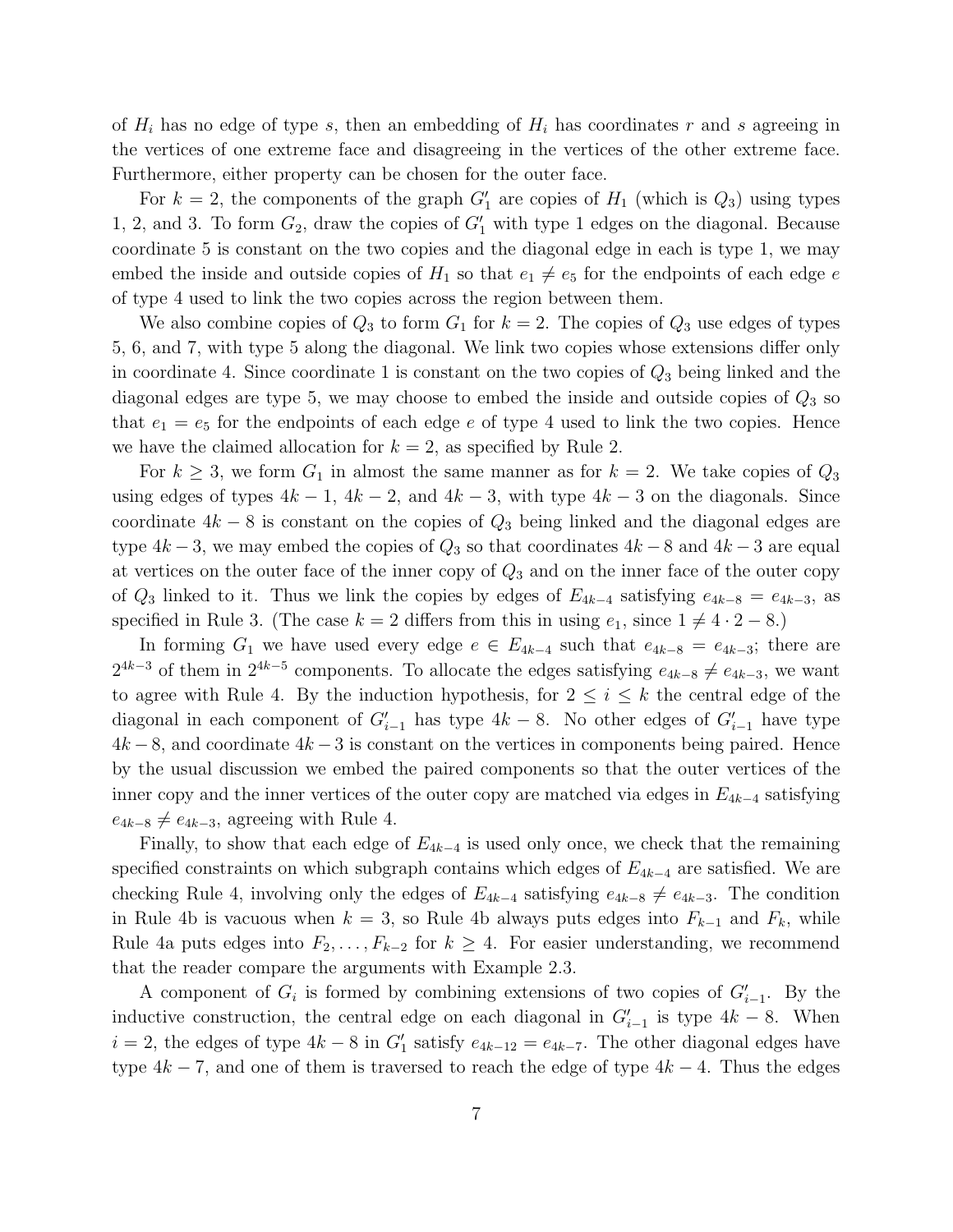of type  $4k - 4$  in  $G_2$  satisfy  $e_{4k-12} \neq e_{4k-7}$ , as specified by Rule 4a with  $i' = k - 2$ .

To understand the constraints on the other edges, it is helpful to describe the list of types along each diagonal in a component of  $G_i$ ; let this list be  $L_k(i)$ . By construction,  $L_k(1) = 4k - 3, 4k - 4, 4k - 3.$  For  $i \geq 2$ , we have a recursive concatenation:  $L_k(i) =$  $L_{k-1}(i-1), 4k-4, L_{k-1}(i-1)$ . Note that the special types on the diagonal are types  $4k-4$ down to 4*i'*, where  $i' = k - i$ . The key point follows inductively: for  $2 < i \leq k - 2$  and  $i'$  < j ≤ k − 2, between the central edge e of type  $4k-4$  and the nearest edge of type  $4j$ in either direction, there is exactly one edge of type  $4j - 4$ . Note also that type  $4i'$  is the lowest special type in  $G_i$ , and the special edges of type  $4i'$  nearest to the central edge e of type  $4k - 4$  on the diagonal are separated from e only by an edge of type  $4i' + 1$ .

By Rule 1, the edges of special type 4j in  $G_i$  were created when forming the  $(k-2-j)$ th subgraph in the decomposition of  $Q_{4(j+1)-1}$ . If  $j = i'$ , then the  $(k-2-j)$ th subgraph is the first. By Rule 3, the endpoints of these edges have the same value in coordinates  $4i' - 4$ and  $4i' + 1$ . Since we follow an edge of type  $4i' + 1$  to reach the new edge e of type  $4k - 4$ , we have  $e_{4i'-4} \neq e_{4i'+1}$ , as specified in Rule 4a. If  $i' < j \leq k-2$ , then the edges of type 4j are not introduced into the first subgraph in decomposing  $Q_{4(j+1)-1}$ , so their endpoints have different values in coordinates  $4j - 4$  and  $4j + 1$ . Since we follow one edge of type  $4j - 4$ and no edges of type  $4j + 1$  in reaching the new edge e of type  $4k - 4$  on the diagonal, we have  $e_{4j-4} = e_{4j+1}$ , again as specified in Rule 4a.

Finally, we consider the edges of type  $4k - 4$  placed in  $F_{k-1}$  and  $F_k$ . In these graphs all special types occur. For  $2 \leq j \leq k-2$ , the reasoning is as above: the edges of type 4j are not introduced into a subgraph other than the first when decomposing  $Q_{4(j+1)-1}$ , so their endpoints have different values in coordinates  $4j - 4$  and  $4j + 1$ . We follow one edge of type  $4j - 4$  and none of type  $4j + 1$  to reach the new edge e, and hence  $e_{4j-4} = e_{4j+1}$ .

To determine the last constraint on edge e for  $G_{k-1}$  and  $G_k$ , we consider the edges of type 4 nearest to e along the diagonal. Inductively, these edges were originally created in copies of the first or second subgraph when decomposing  $Q_7$  (that is,  $k = 2$ ). In  $G_{k-1}$ , the types around e along the diagonal are  $5, 4, 5, 4k - 4, 5, 4, 5$  in order. In  $G_k$ , they are  $1, 4, 1, 4k - 4, 1, 4, 1$ . The endpoints of the edges of type 4 have coordinates 1 and 5 the same in  $G_{k-1}$ , different in  $G_k$ . Since the edge e is separated from these edges by one edge of type 1 or 5, we have  $e_1 \neq e_5$  in  $G_{k-1}$  and  $e_1 = e_5$  in  $G_k$ , as specified in Rule 4b.  $\Box$ 

It is easy to describe an explicit bar visibility representation for  $C_4 \Box P_{2^i}$ . We indicate the resulting representation for  $Q_{11}$  in Figure 2. Vertical cuts in horizontal segments indicate shared endpoints of bars.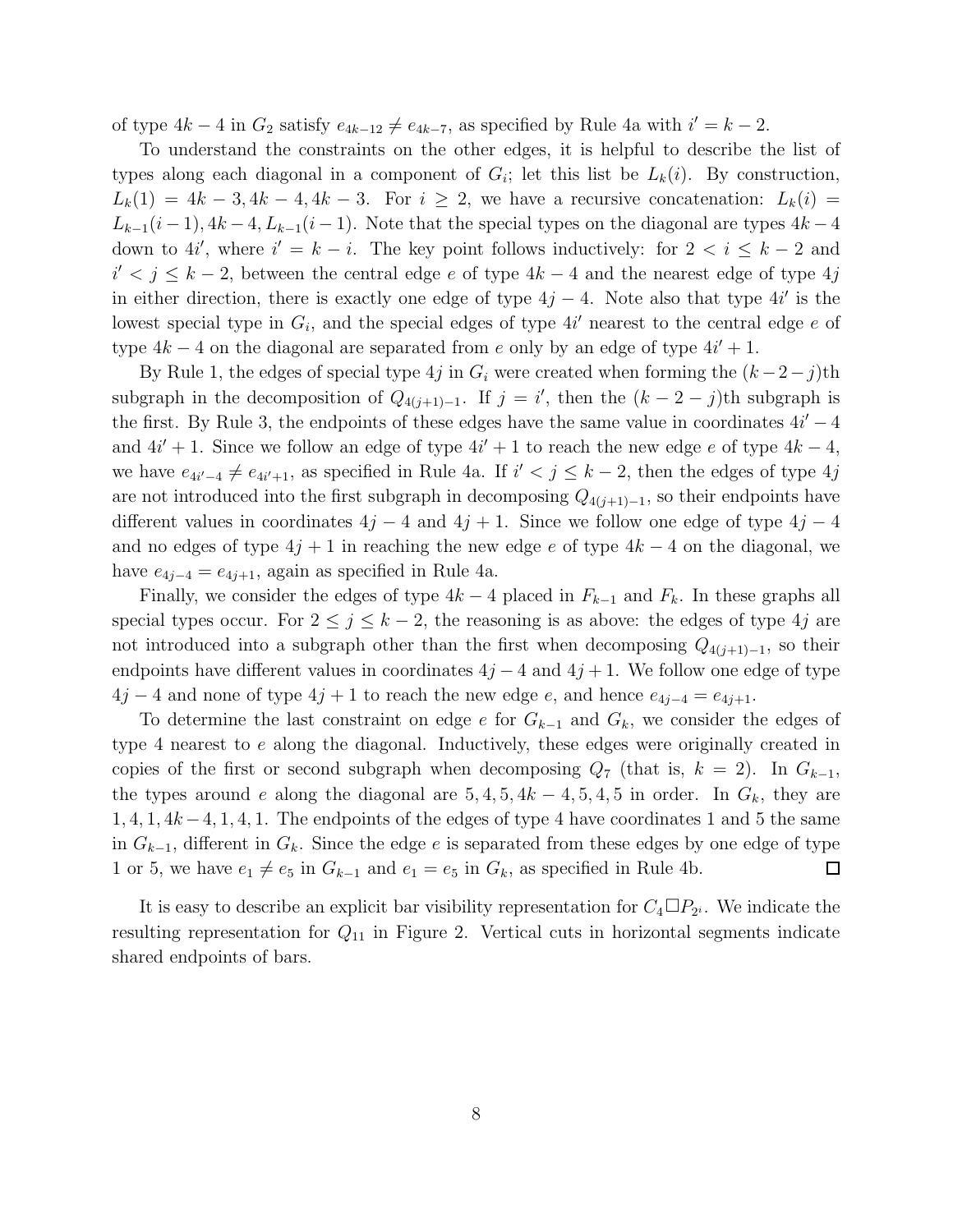

Figure 2: 3-Bar visibility representation for  $Q_{11}$ 

## 3 Bar visibility outerplanar oriented graphs

We define several substructures that must be forbidden from bar-visibility digraphs. An oriented cycle is an orientation of a cycle, not necessarily a consistent cycle. A claw is a copy of the star  $K_{1,3}$ .

**Definition 3.1.** A *flower* in a digraph D consists of an oriented cycle C such that from three distinct vertices on  $C$  there are paths in the underlying graph to a sink and a source of D, and all six paths are disjoint except for the initial three vertices on C.

A gear in D consists of an oriented cycle C such that from four distinct vertices on C (in order) there are paths in the underlying graph to a source, a sink, a source, and a sink of D. These paths may have length 0.

A *tripod* in a digraph D consists of a claw such that the underlying graph has from each leaf of the claw a path to a source in  $D$  and a path to a sink in  $D$ ; the two paths from one leaf need not be disjoint, but the paths from one leaf are disjoint from the paths from the other leaves (and avoid the center).

Axenovich et al. [2] also characterized the oriented trees T that are bar visibility graphs.

**Theorem 3.2.** [2] An oriented tree is a bar-visibility graph if and only if it contains three internally disjoint inconsistent paths from a single vertex.

In a tree, the forbidden condition in Theorem 3.2 is equivalent to the existence of a tripod.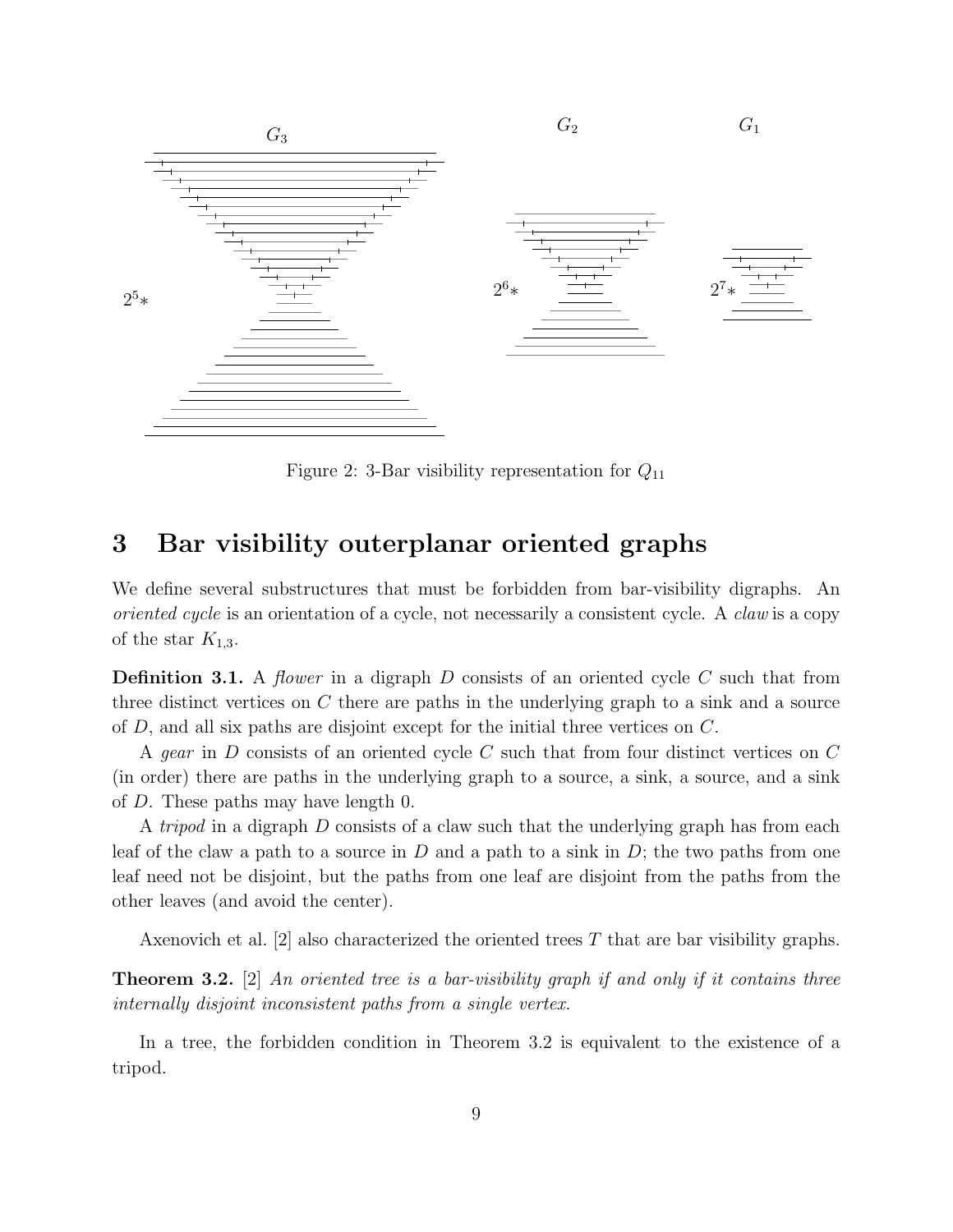**Theorem 3.3.** An oriented tree is a bar-visibility graph if and only if it contains no tripod.

*Proof.* We show that an oriented tree  $T$  contains three internally disjoint inconsistent paths from a single vertex if and only if it contains a tripod.

Given a tripod in T whose claw has center w, let v be a leaf of the claw. If the edge is oriented from  $v$  to  $w$ , then appending the tripod path from  $v$  to a sink yields an inconsistent path starting at w. If it is oriented from w to v, then appending the tripod path from  $v$  to a source yields an inconsistent path starting at w. Doing this for each leaf of the claw yields the three desired paths.

Given three inconsistent paths from  $w$ , from each path we obtain one leaf in the claw for a tripod. By symmetry, suppose that such a path begins with the directed edge  $wv$ . Following a consistent path from  $v$  eventually reaches a sink in  $T$ , since  $T$  has no cycle. The given inconsistent path from w contains a first edge  $yx$  oriented toward w. Following a consistent path from y (in reverse) eventually reaches a source in T. Hence we obtain two paths from  $v$  in the underlying graph (which may share an initial portion) to a sink and a source in T. □

Axenovich et al. [2] also noted that a bar visibility digraph cannot contain a consistent cycle. Our main result is that also forbidding the configurations of Definition 3.1 characterizes outerplanar digraphs that are bar visibility digraphs.

**Theorem 3.4.** If G is an outerplanar digraph, then  $b(G) = 1$  if and only if G contains no flower, gear, tripod, or consistent cycle.

*Proof.* We first prove necessity.

If G contains a consistent cycle, then a bar visibility representation of G must put every bar in the cycle above the previous bar, which is impossible.

If  $G$  contains a flower, then in the auxiliary digraph  $G'$  of Theorem 1.4 the three given vertices on the cycle C plus s and t are the branch vertices of a  $K_5$ -subdivision. The paths in the subdivison are three on  $C$ , the edge  $st$ , and the six paths from the specified vertices  $C$  to a source or sink and then to  $s$  or  $t$ .

If G contains a gear, then in  $G'$  the four vertices on the cycle C plus s and t are the branch vertices of a  $K_{3,3}$ -subdivision. The branch vertices for one part of  $K_{3,3}$  consist of s and the two vertices on the cycle whose specified paths lead to sinks; the other part consists of t and the two specified vertices whose paths lead to sources. We add four paths on  $C$ , the four paths to leading to sinks or sources and then to  $s$  or  $t$ , and the edge  $st$  itself.

If G contains a tripod, then in G' there is a  $K_{3,3}$ -subdivision whose branch vertices are s, t, and the center of the claw in one part, and the last common vertex on the specified paths to a source and a sink from each of the three leaves in the other part. The tripod provides internally disjoint paths from each vertex of one part to each vertex of the other.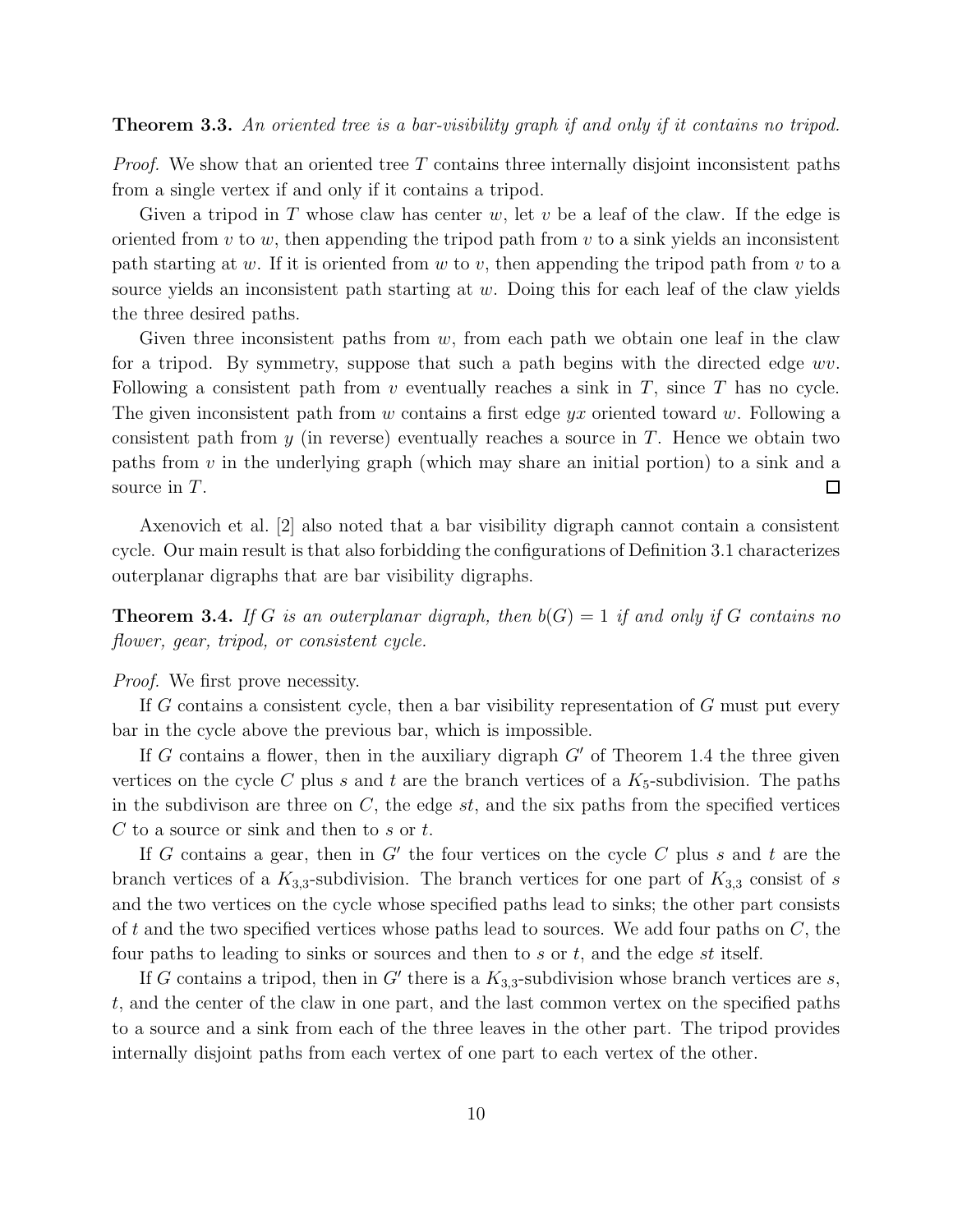For sufficiency, we suppose that G is not a bar visibility digraph and show that G contains a forbidden substructure. We may assume that  $G$  has no consistent cycle. Thus the auxiliary digraph  $G'$  must be nonplanar, containing in its underlying graph a subdivision of  $K_{3,3}$  or  $K_5$ . Since G is outerplanar, G contains no subdivision of  $K_{2,3}$  or  $K_4$ . Thus s and t must both be branch vertices in the subdivision of  $K_{3,3}$  or  $K_5$ .

Suppose first that G' contains a  $K_{3,3}$ -subdivision H. If s and t are branch vertices in the same part, then let  $w$  be the third branch vertex in that part, and let  $Y$  be the set of branch vertices in the other part. The three edges incident to  $w$  in  $H$  form a claw that extends on to Y. From each vertex of Y, in  $H$  there is a path to a source followed by an edge from  $s$ and a path to a sink followed by an edge to t. Thus  $H$  contains a tripod (the two paths from a neighbor of  $w$  to a source and a sink run together until they reach Y.

If s and t are branch vertices in opposite parts, then let  $s_1$  and  $s_2$  be the other two branch vertices in the same part as  $s$ , and let  $t_1$  and  $t_2$  be the other two branch vertices in the same part as t. Note that  $s_1, t_1, s_2$ , and  $t_2$  lie in order on a cycle C. In H there must be paths from  $s_1$  and  $s_2$  to t, and paths to t reach a sink just before t. Similarly, in H there are paths from  $t_1$  and  $t_2$  to s, reaching a source just before s. Hence we obtain a gear in  $G$ .

Finally, if  $G'$  contains a  $K_5$ -subdivision  $H$ , then let  $Z$  be the set of the three branch vertices other than s and t. Note that H contains a cycle C through Z. Leaving C, in H there are paths to s and t from each vertex of  $Z$ . These paths reach s and t via a source or sink vertex of  $G$ , respectively. Hence we obtain a flower in  $G$ .  $\Box$ 

### References

- [1] Andreae, T.; Some results on visibility graphs. Discrete Appl. Math., 40 (1992), 5-17.
- [2] Axenovich, M.; Beveridge, A.; Hutchinson, J.P.; West, D.B.; Visibility number of directed graphs. SIAM J. Discrete Math. 27 (2013), 1429–1449.
- [3] Chang, Y. W.; Hutchinson, J. P.; Jacobson, M. S.; Lehel, J.; West D. B.; The bar visibility number of a graph. SIAM J. Discrete Math. 18 (2004), 462-471.
- [4] Hutchinson J. P.; A note on rectilinear and polar visibility graphs. Discrete Applied Math. 148, 3 (2005), 263–272.
- [5] Kleinert, M.; Die Dicke des n-dimensionalen Wrfel-Graphen. (German) J. Combinatorial Theory, 3 (1967), 10–15.
- [6] Luccio F.; Mazzone S.; Wong C. K.; Visibility graphs. Prog. Naz. Teoria degli Algoritmi, Report 9 (University of Pisa, 1983).